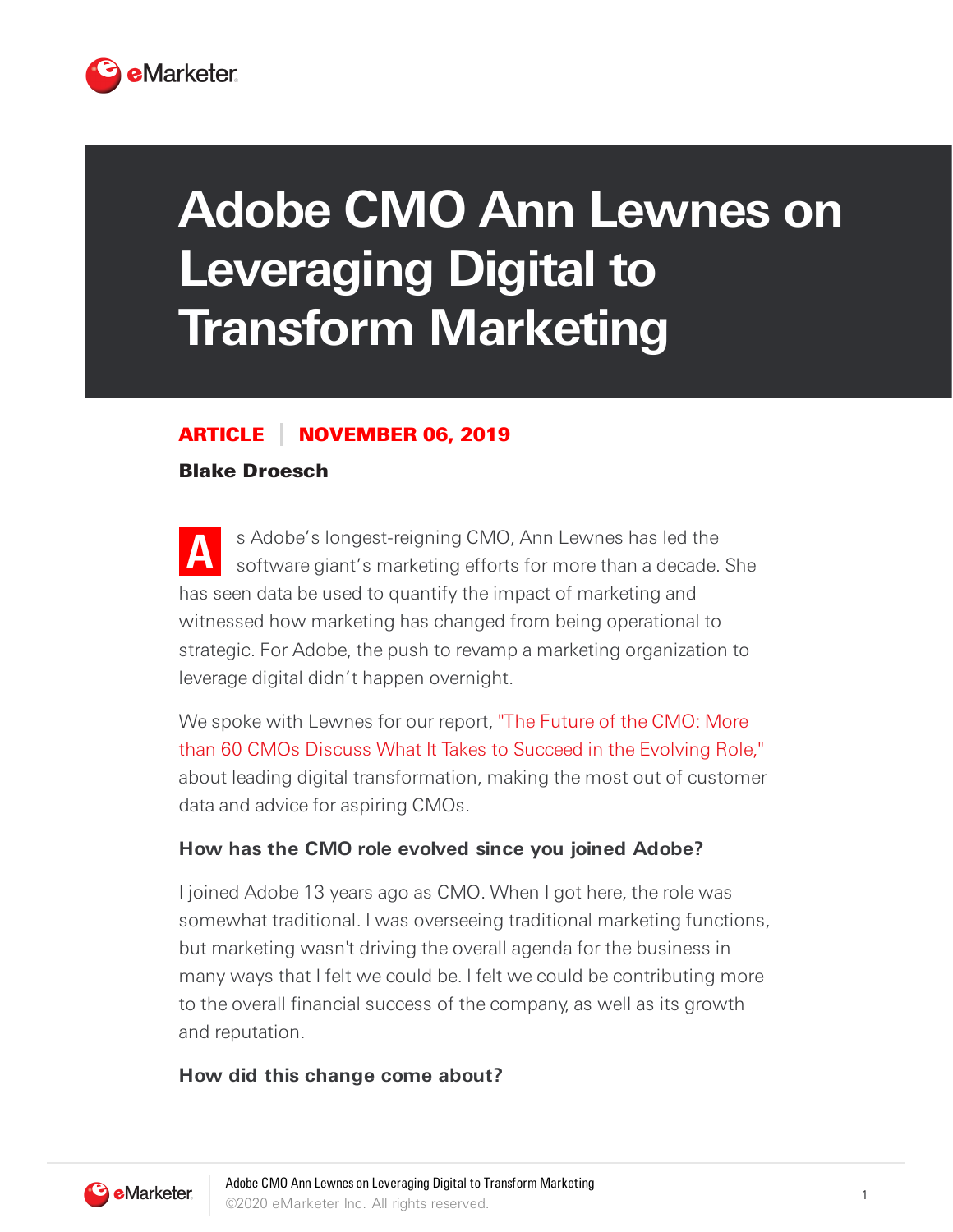Really leveraging digital—not just tiptoeing in, but being fully digital very early. That was absolutely critical. That led to a deep understanding of our customers, which helped drive acquisition and retention. We had a laser focus on numbers, analytics and data that gave marketing a seat at the table. Many marketers at that time had not been able to justify their existence in many ways: Digital, the resulting focus on data, and the ability to justify and quantify the impact of marketing made a huge change.

#### **What were some of the barriers to digital transformation?**

Bringing in marketing technology is just step one. Even after you implement the technology, you really need to change process in a big way. And we made a lot of changes to the structure of the marketing organization. We didn't have data analysts, data scientists and social media marketers and a lot of these more analytical skills in-house. We were either reskilling our employees or bringing in new talent. There was a lot of upheaval in order to make this work. The biggest driver was relentless focus on the end goal and not just technology, but process and people. I have a very high bar for our creative, our communications and how we show up as a company. And so you have to keep those things going while you're changing out a massive culture on the digital side.

# **What advice would you give to CMOs leading digital transformations today?**

Every company is different, but what I have observed is most companies that have successfully made this transformation, there is a person, a champion—and it doesn't even have to be the CMO, it could be a chief digital officer, a chief revenue officer—but there's somebody that stands up and says, "We're going to do this." It may be the CEO of course, but 20 years ago, it would never have been the CMO. Today, it can be the CMO because again, you have that incredibly close relationship with the customer and the world now is focused on customer experience.

# **How do you respond to the speculation that the CMO is being replaced by the chief digital officer or chief revenue officer?**